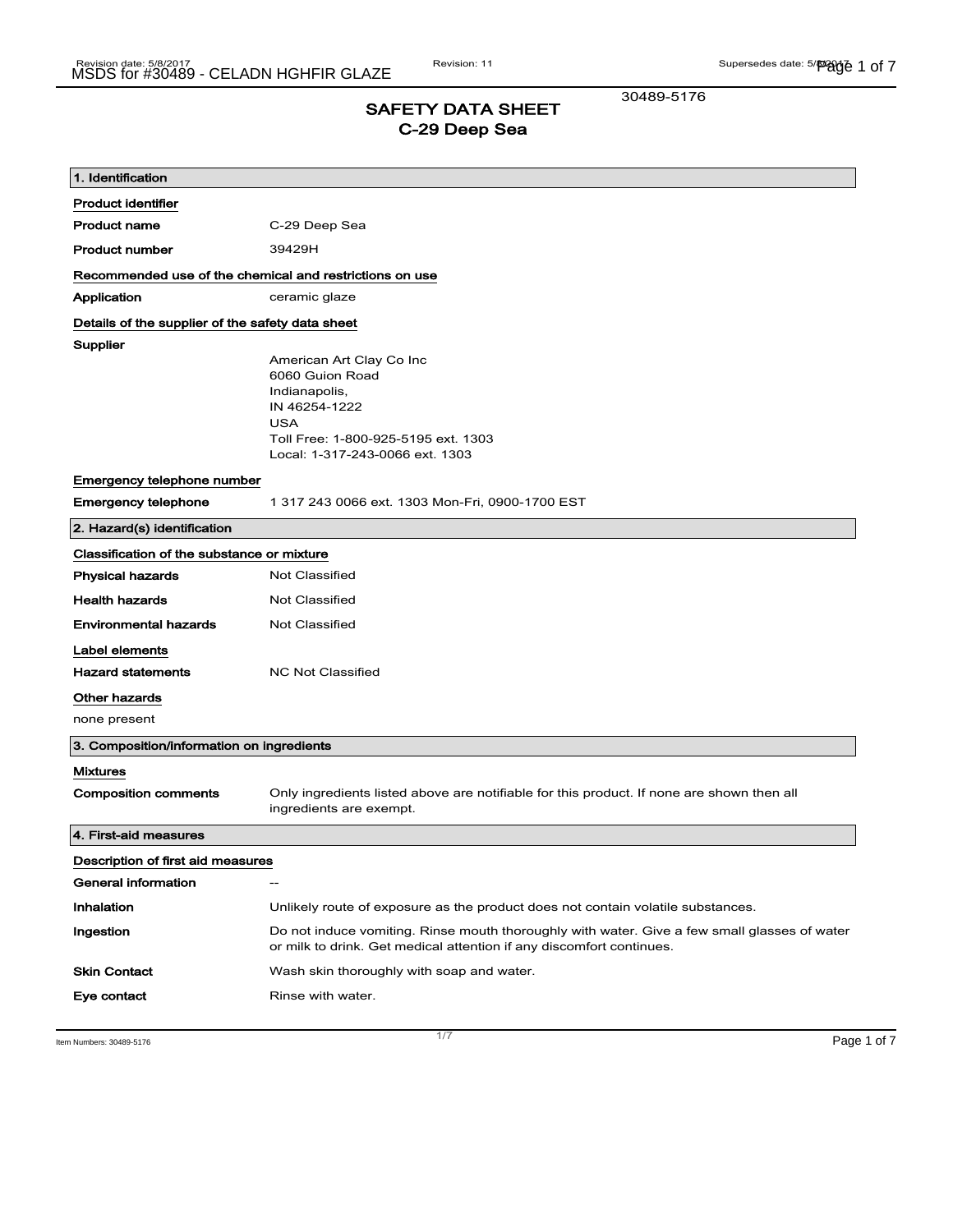Most important symptoms and effects, both acute and delayed

| Inhalation                                                   | Read Section 2 for any specific precautions associated with this product. In general, breathing<br>any type of dust / mist can and may aggravate irritation of the throat and lungs.                                                                                                                        |
|--------------------------------------------------------------|-------------------------------------------------------------------------------------------------------------------------------------------------------------------------------------------------------------------------------------------------------------------------------------------------------------|
| Ingestion                                                    | Read Section 2 for any specific precautions associated with the use of this product. Products<br>with specific warnings about ingestion will give guidance there.                                                                                                                                           |
| <b>Skin contact</b>                                          | Read Section 2 for any specific precautions associated with the use of this product. In general<br>most ceramic glazes, clays and special products will tend to have a drying effect on the skin<br>and may cause some sensitivity to users with sensitive skin.                                            |
| Eye contact                                                  | Read Section 2 for any specific precautions associated with the use of this product. In general<br>most ceramic and special products contain materials that maybe abrasive to eyes. Keeping<br>materials from contacting the eyes is prudent. If contact does occur, flush with clean water, do<br>not rub. |
|                                                              | Indication of immediate medical attention and special treatment needed                                                                                                                                                                                                                                      |
| Notes for the doctor                                         | Treat symptomatically.                                                                                                                                                                                                                                                                                      |
| 5. Fire-fighting measures                                    |                                                                                                                                                                                                                                                                                                             |
| <b>Extinguishing media</b>                                   |                                                                                                                                                                                                                                                                                                             |
| Suitable extinguishing media                                 | Use fire-extinguishing media suitable for the surrounding fire.                                                                                                                                                                                                                                             |
| Special hazards arising from the substance or mixture        |                                                                                                                                                                                                                                                                                                             |
| <b>Specific hazards</b>                                      | The product is not believed to present a hazard due to its physical nature.                                                                                                                                                                                                                                 |
| <b>Advice for firefighters</b>                               |                                                                                                                                                                                                                                                                                                             |
| Special protective equipment<br>for firefighters             | Use protective equipment appropriate for surrounding materials.                                                                                                                                                                                                                                             |
| 6. Accidental release measures                               |                                                                                                                                                                                                                                                                                                             |
|                                                              | Personal precautions, protective equipment and emergency procedures                                                                                                                                                                                                                                         |
| Personal precautions                                         | For personal protection, see Section 8.                                                                                                                                                                                                                                                                     |
| <b>Environmental precautions</b>                             |                                                                                                                                                                                                                                                                                                             |
|                                                              |                                                                                                                                                                                                                                                                                                             |
| <b>Environmental precautions</b>                             | Please read Section 2 completely. If any environmental warnings such as; H411 or H412 are<br>listed in Section 2, please use appropriate procedures when disposing of product and<br>container. Do not put materials into waterways or sewers.                                                              |
| Methods and material for containment and cleaning up         |                                                                                                                                                                                                                                                                                                             |
| Methods for cleaning up                                      | Collect spillage for reclamation or absorb in vermiculite, dry sand or similar material                                                                                                                                                                                                                     |
| Reference to other sections                                  | For waste disposal, see Section 13. For personal protection, see Section 8.                                                                                                                                                                                                                                 |
| 7. Handling and storage                                      |                                                                                                                                                                                                                                                                                                             |
| Precautions for safe handling                                |                                                                                                                                                                                                                                                                                                             |
| Usage precautions                                            | Read label before use. Do not eat, drink or smoke when using this product. Good personal<br>hygiene procedures should be implemented. Wash hands and any other contaminated areas<br>of the body with soap and water before leaving the work site.                                                          |
| Conditions for safe storage, including any incompatibilities |                                                                                                                                                                                                                                                                                                             |
| Storage precautions                                          | Store in tightly-closed, original container in a dry and cool place.                                                                                                                                                                                                                                        |

Item Numbers: 30489-5176 **Page 2 of 7**  $\frac{2}{7}$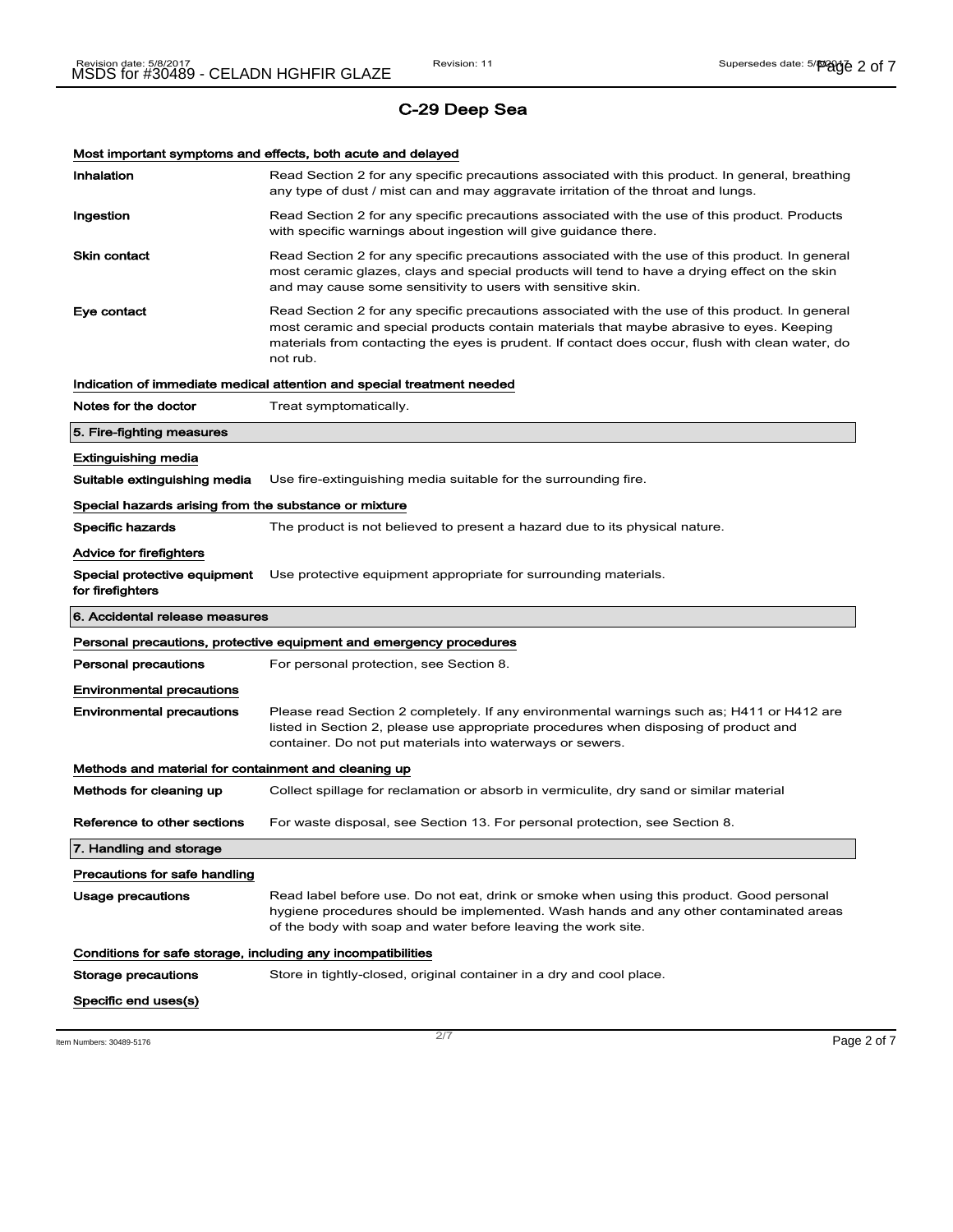| Specific end use(s)                      | The identified uses for this product are detailed in Section 1.                                                                                                                                                      |
|------------------------------------------|----------------------------------------------------------------------------------------------------------------------------------------------------------------------------------------------------------------------|
| 8. Exposure Controls/personal protection |                                                                                                                                                                                                                      |
| Ingredient comments                      | Only ingredients listed n Section 3 are notifiable for this product. If none are shown then all<br>ingredients are exempt.                                                                                           |
| <b>Exposure controls</b>                 |                                                                                                                                                                                                                      |
| Appropriate engineering<br>controls      | No specific ventilations requirements unless the "FAN" pictogram is shown above or specified<br>in Section 2.                                                                                                        |
| Eye/face protection                      | No specific eye protection required unless the "EYE PROTECTION" pictogram is shown<br>above or specified in Section 2.                                                                                               |
| <b>Hand protection</b>                   | No specific hand protection required unless the "HAND PROTECTION" pictogram is shown<br>above or specified in Section 2.                                                                                             |
| Hygiene measures                         | Using good personal hygiene practices is always appropriate. Keeping a clean work space,<br>cleaning up properly when done, and not eating, drinking or smoking when using this product.                             |
| <b>Respiratory protection</b>            | No specific respiratory protection required unless the "RESPIRATOR" pictogram is shown<br>above or specified in Section 2. Using the appropriate certified protection for the operation is<br>important if required. |

## 9. Physical and Chemical Properties

## Information on basic physical and chemical properties

| Appearance                                      | Colored liquid.           |
|-------------------------------------------------|---------------------------|
| Color                                           | Various colors.           |
| Odor                                            | Almost odorless.          |
| <b>Odor threshold</b>                           | No information available. |
| рH                                              | $6 - 8$                   |
| <b>Melting point</b>                            | No information available. |
| Initial boiling point and range                 | No information available. |
| Flash point                                     | No information available. |
| <b>Evaporation rate</b>                         | No information available. |
| Flammability (solid, gas)                       | No information available. |
| Upper/lower flammability or<br>explosive limits | No information available. |
| Vapor pressure                                  | No information available. |
| <b>Relative density</b>                         | Greater than 1.0          |
| Solubility(ies)                                 | Not applicable.           |
| <b>Partition coefficient</b>                    | No information available. |
| <b>Auto-ignition temperature</b>                | Not applicable.           |
| <b>Decomposition Temperature</b>                | No information available. |
| <b>Viscosity</b>                                | No information available. |
| <b>Explosive properties</b>                     | none                      |

Item Numbers:  $30489-5176$  Page 3 of  $7$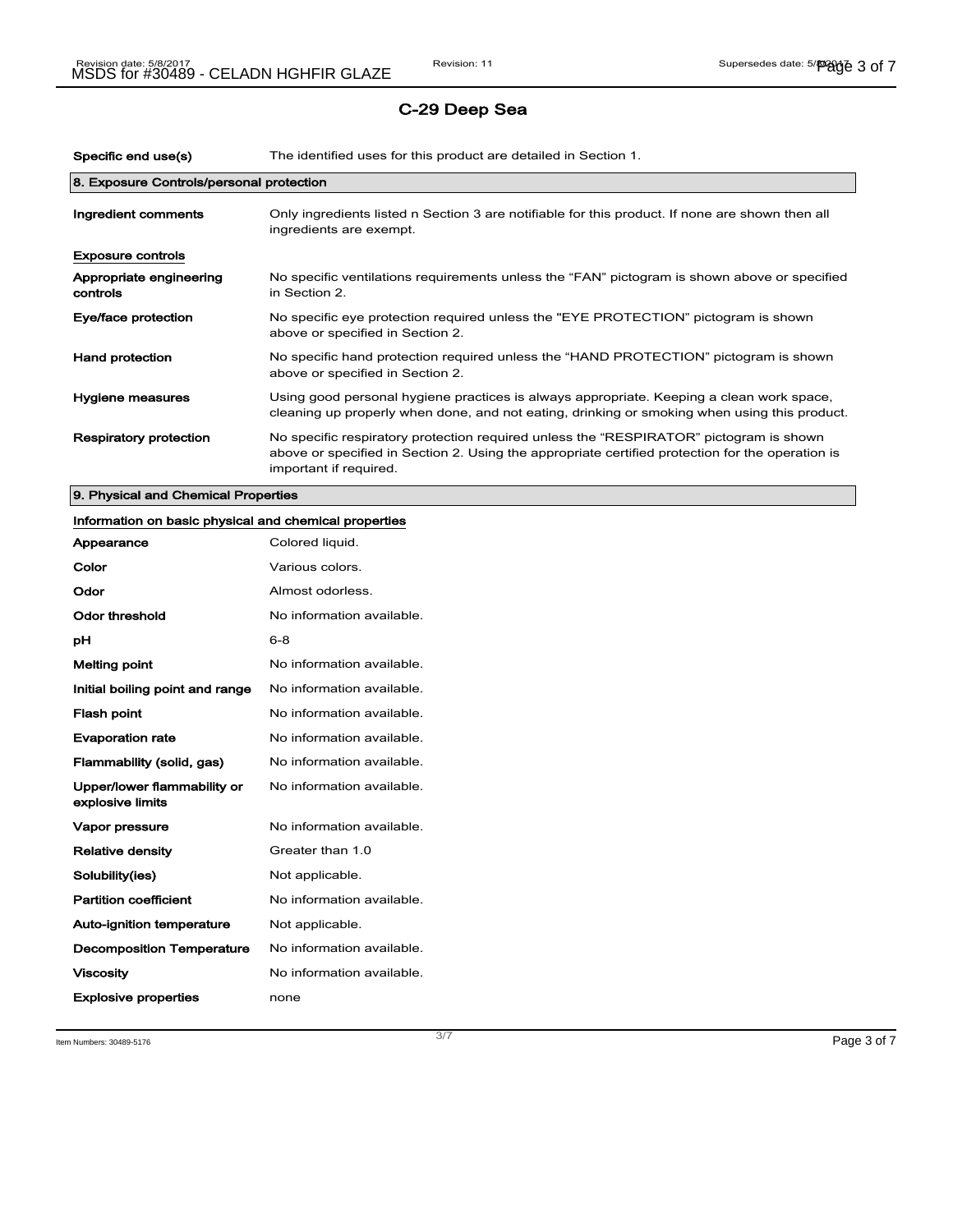| Oxidizing properties                                                                | none                                                                                                                                                                                                                                           |
|-------------------------------------------------------------------------------------|------------------------------------------------------------------------------------------------------------------------------------------------------------------------------------------------------------------------------------------------|
| <b>Other information</b>                                                            | Not applicable.                                                                                                                                                                                                                                |
| 10. Stability and reactivity                                                        |                                                                                                                                                                                                                                                |
| Reactivity                                                                          | There are no known reactivity hazards associated with this product.                                                                                                                                                                            |
| <b>Stability</b>                                                                    | No particular stability concerns.                                                                                                                                                                                                              |
| Possibility of hazardous<br>reactions                                               | None known.                                                                                                                                                                                                                                    |
| Conditions to avoid                                                                 | None known.                                                                                                                                                                                                                                    |
| Materials to avoid                                                                  | None known.                                                                                                                                                                                                                                    |
| Hazardous decomposition<br>products                                                 | None known.                                                                                                                                                                                                                                    |
| 11. Toxicological information                                                       |                                                                                                                                                                                                                                                |
| Information on toxicological effects                                                |                                                                                                                                                                                                                                                |
| <b>Toxicological effects</b>                                                        | Please read Section 2 thoroughly to understand the toxicological risks, (if any) and<br>precautions for safe use (if any).                                                                                                                     |
| Skin corrosion/irritation<br><b>Skin sensitization</b><br><b>Skin sensitization</b> | Based on available data the classification criteria are not met.                                                                                                                                                                               |
| Eye contact                                                                         | May cause temporary eye irritation.                                                                                                                                                                                                            |
| 12. Ecological Information                                                          |                                                                                                                                                                                                                                                |
| Ecotoxicity                                                                         | Please read Section 2 completely. If any environmental warnings such as; H411 or H412 are<br>listed in Section 2, please use appropriate procedures when disposing of product and<br>container. Do not put materials into waterways or sewers. |
| <b>Toxicity</b>                                                                     | Please read Section 2 completely. If any environmental warnings such as; H411 or H412 are<br>listed in Section 2, please use appropriate procedures when disposing of product and<br>container. Do not put materials into waterways or sewers. |
| Persistence and degradability                                                       |                                                                                                                                                                                                                                                |
| Persistence and degradability No data available.                                    |                                                                                                                                                                                                                                                |
| Biodegradation                                                                      | Not inherently biodegradable.                                                                                                                                                                                                                  |
| Bioaccumulative potential                                                           |                                                                                                                                                                                                                                                |
| <b>Partition coefficient</b>                                                        | No information available.                                                                                                                                                                                                                      |
| Mobility in soil<br><b>Mobility</b>                                                 | Semi-mobile.                                                                                                                                                                                                                                   |
| Other adverse effects                                                               |                                                                                                                                                                                                                                                |
| Other adverse effects                                                               | None known.                                                                                                                                                                                                                                    |

Item Numbers: 30489-5176 **Page 4 of 7**  $\frac{4}{7}$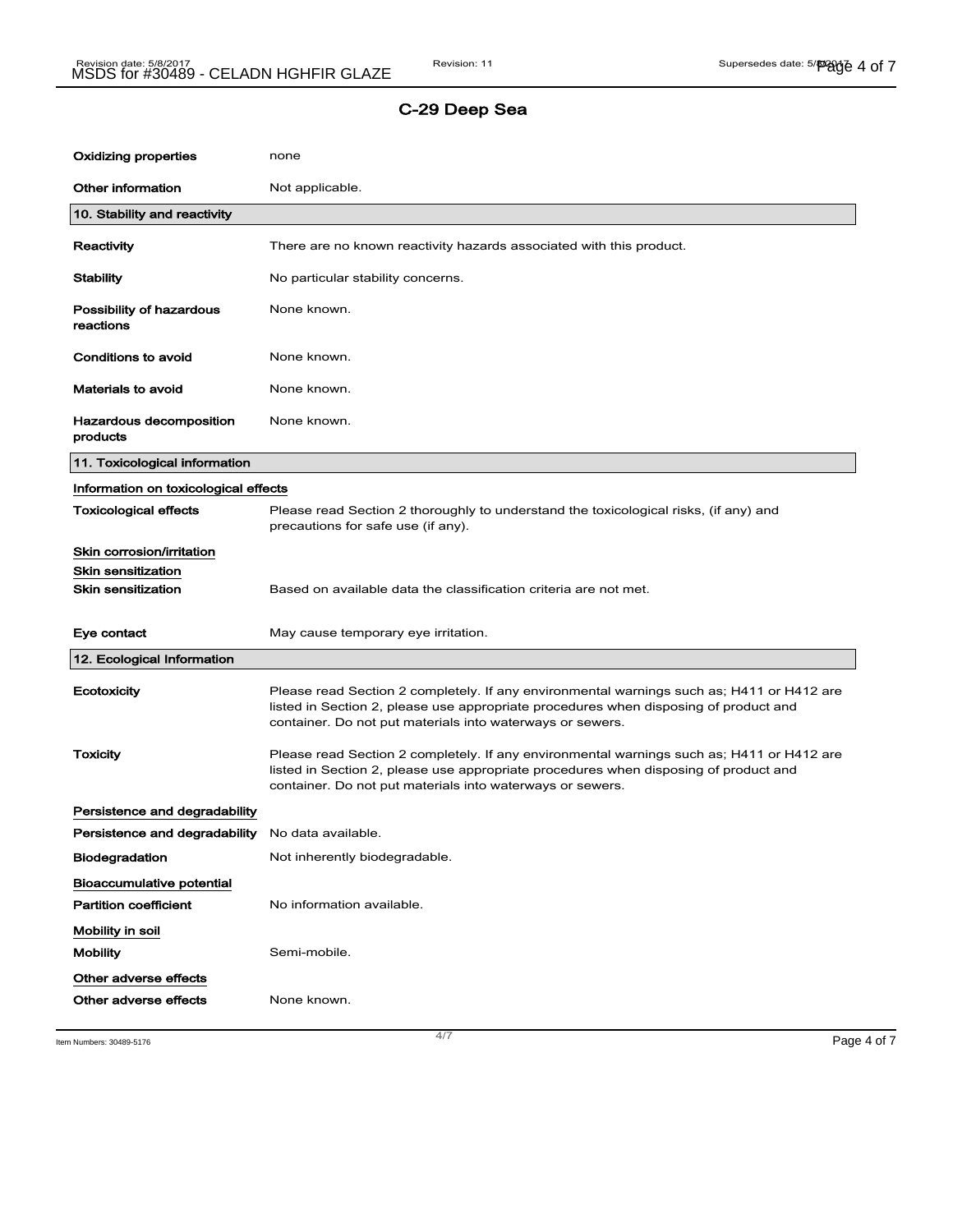# 13. Disposal considerations

#### Waste treatment methods

General information **Dispose of waste product or used containers in accordance with local regulations When** handling waste, the safety precautions applying to handling of the product should be considered.

#### 14. Transport information

General The product is not covered by international regulations on the transport of dangerous goods (IMDG, IATA, DOT).

#### UN Number

Not applicable.

#### UN proper shipping name

Not applicable.

#### Transport hazard class(es)

No transport warning sign required.

#### Packing group

Not applicable.

#### Environmental hazards

#### Environmentally Hazardous Substance

Please refer to Section 2 for any environmental hazards associated with this product. If H411/H412 warnings are shown then please verify packaging and labeling requirements for larger volumes.

#### Special precautions for user

Not applicable.

#### Transport in bulk according to Not applicable. Annex II of MARPOL 73/78

# and the IBC Code

#### 15. Regulatory information

#### US State Regulations

#### California Proposition 65 Carcinogens and Reproductive Toxins

None of the ingredients are listed or exempt.

#### Massachusetts "Right To Know" List

aluminium oxide 1-5% Hydrated Aluminium Silicate 1-5% 2-aminoethanol  $1%$ silica 10-30%

Rhode Island "Right To Know" List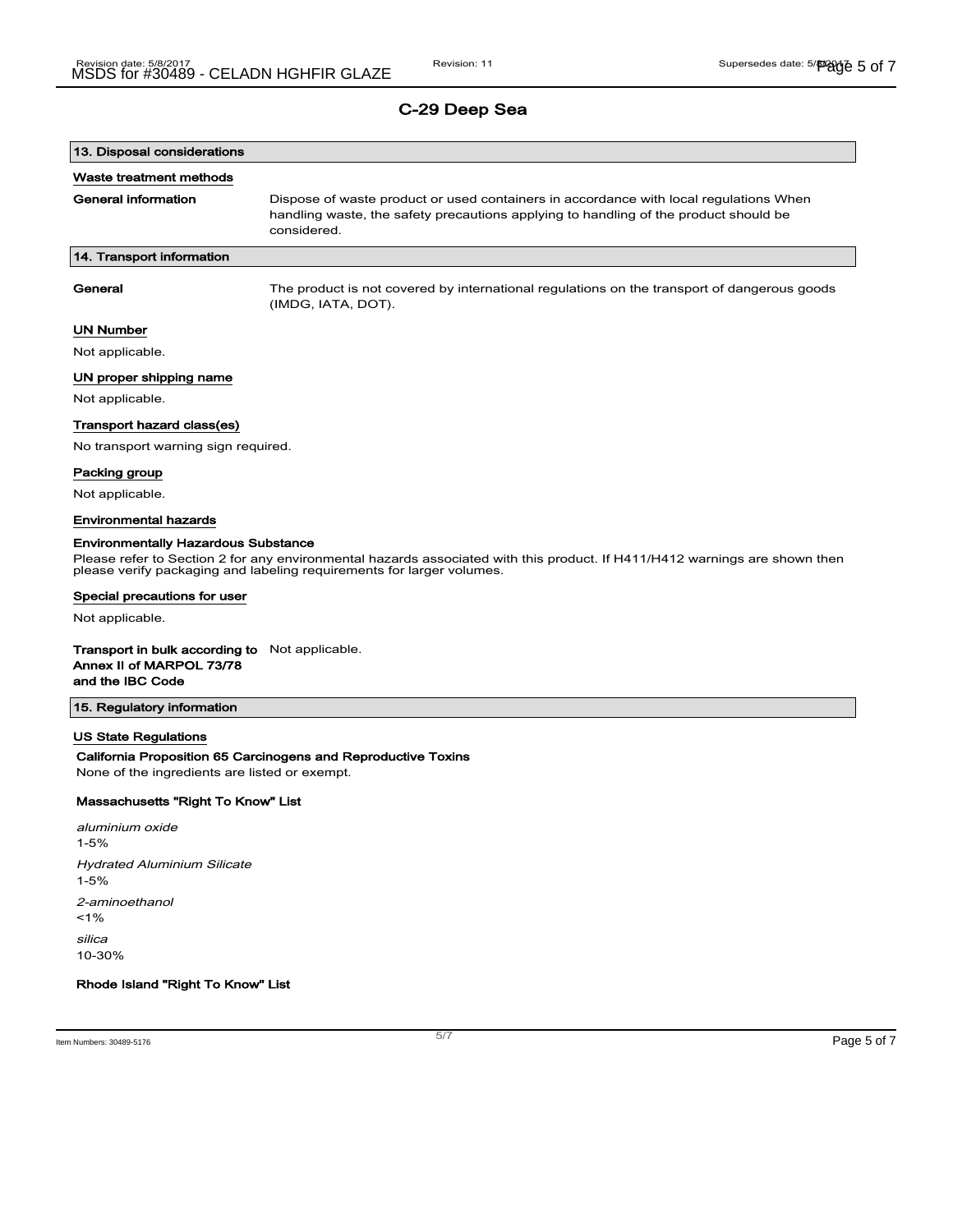aluminium oxide 1-5% Hydrated Aluminium Silicate 1-5% 2-aminoethanol  $1%$ silica 10-30%

#### Minnesota "Right To Know" List

aluminium oxide 1-5% Hydrated Aluminium Silicate 1-5% 2-aminoethanol  $1%$ silica 10-30%

#### New Jersey "Right To Know" List

aluminium oxide 1-5% Hydrated Aluminium Silicate 1-5% 2-aminoethanol  $1%$ silica 10-30%

### Pennsylvania "Right To Know" List

aluminium oxide 1-5% Hydrated Aluminium Silicate 1-5% 2-aminoethanol  $1%$ silica 10-30%

#### Inventories

#### Canada - DSL/NDSL

All the ingredients are listed or exempt.

#### US - TSCA

All the ingredients are listed or exempt.

#### US - TSCA 12(b) Export Notification

All the ingredients are listed or exempt.